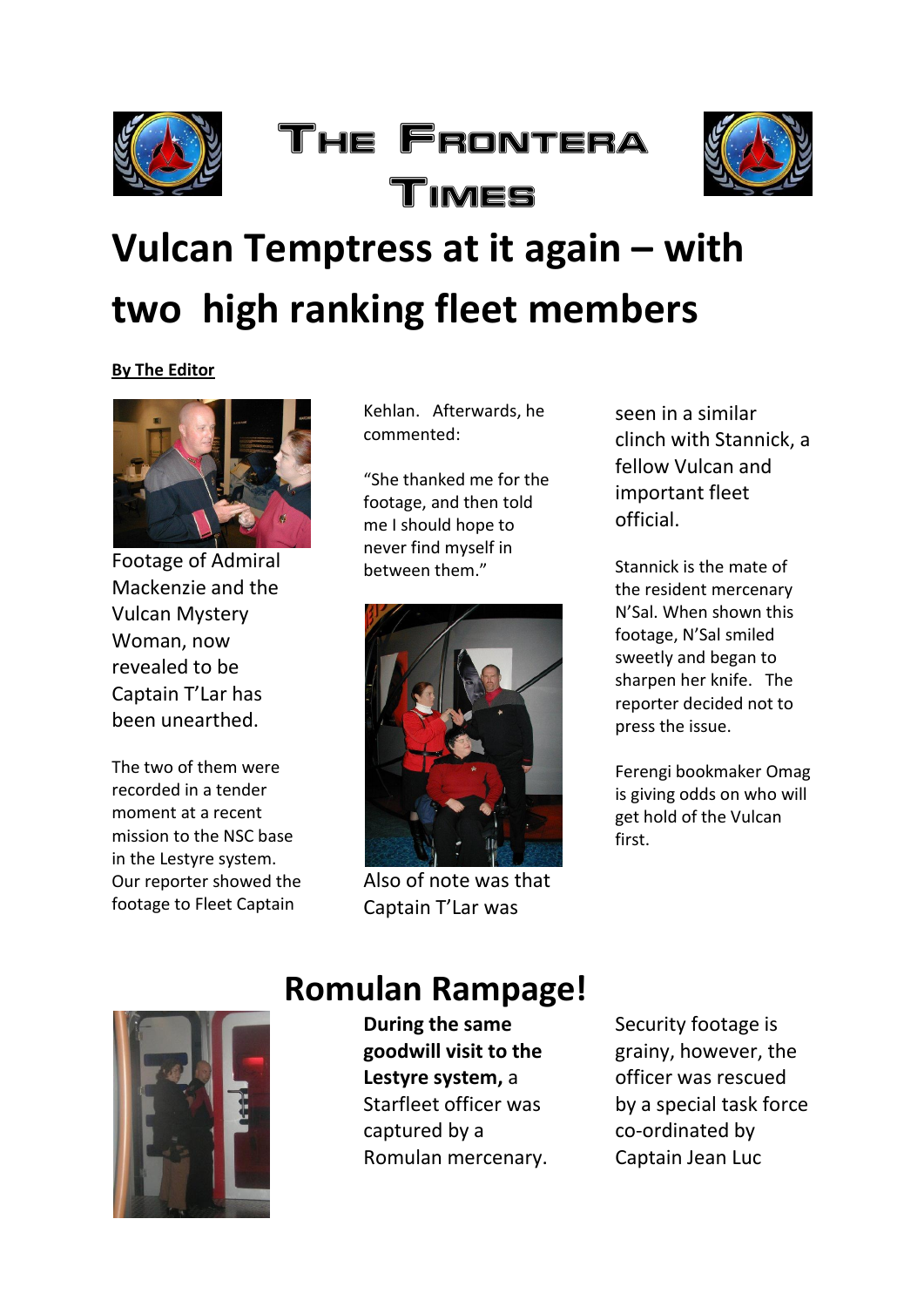Picard. "My officer was returned to me safely" Admiral Mackenzie said. "And I'm willing to drop the matter there. However, I may have to promote Captain Corbus, just to keep an eye on him."

The Romulan escaped custody, however in a docking ring on the local space port, there was an altercation between a shuttle pilot and a "ticked off Romulan lady." The argument seemed to stem from

the fact that he had parked his shuttle in a restricted zone despite the fact he didn't have Code Blue Authorisation. The other pilot's shuttle has not been seen since.

#### **Officer Promoted**



**There was celebration at Lestyre** as Lieutenant Adam Daniels was given a promotion to the rank of Commander in recognition for services

rendered to the fleet and

Starbase 24, including diplomatic duty in the ByByC nebula, announcing the conference to representatives in the local sector.

"Over the last year, he has been an asset to the group and has consistently performed above and beyond the

call of duty." Fleet Captain Kehlan said.

Daniels later told the Frontera Times "I am humbled by this honour, and I intend to continue to do the Fleet Proud just as much, if not more, now that I have this third pip on my collar.

### **Interspecies Sports Exchange Shelved**

Sports fans across the galaxy were left reeling as the Interspecies Sports Exchange closed its doors. The argument is believed to centre around the fact that helmets were going to become standard issue during the Klingon game of "Death to the Opposition."

It was suggested that a few minor changes be made to the rules, including shorter game periods, helmets for non-Klingon players and scrapping the "Four point death" rule.

There was much debate and discussion over this development, with meetings between the ISE officials lasting for upwards of 72

hours. However, there was no compromise and the Klingon delegation withdrew from the proceedings.

The Klingons did express a willingness to return to the negotiating table however, with their suggestions for modifications to the Terran game of Cricket.